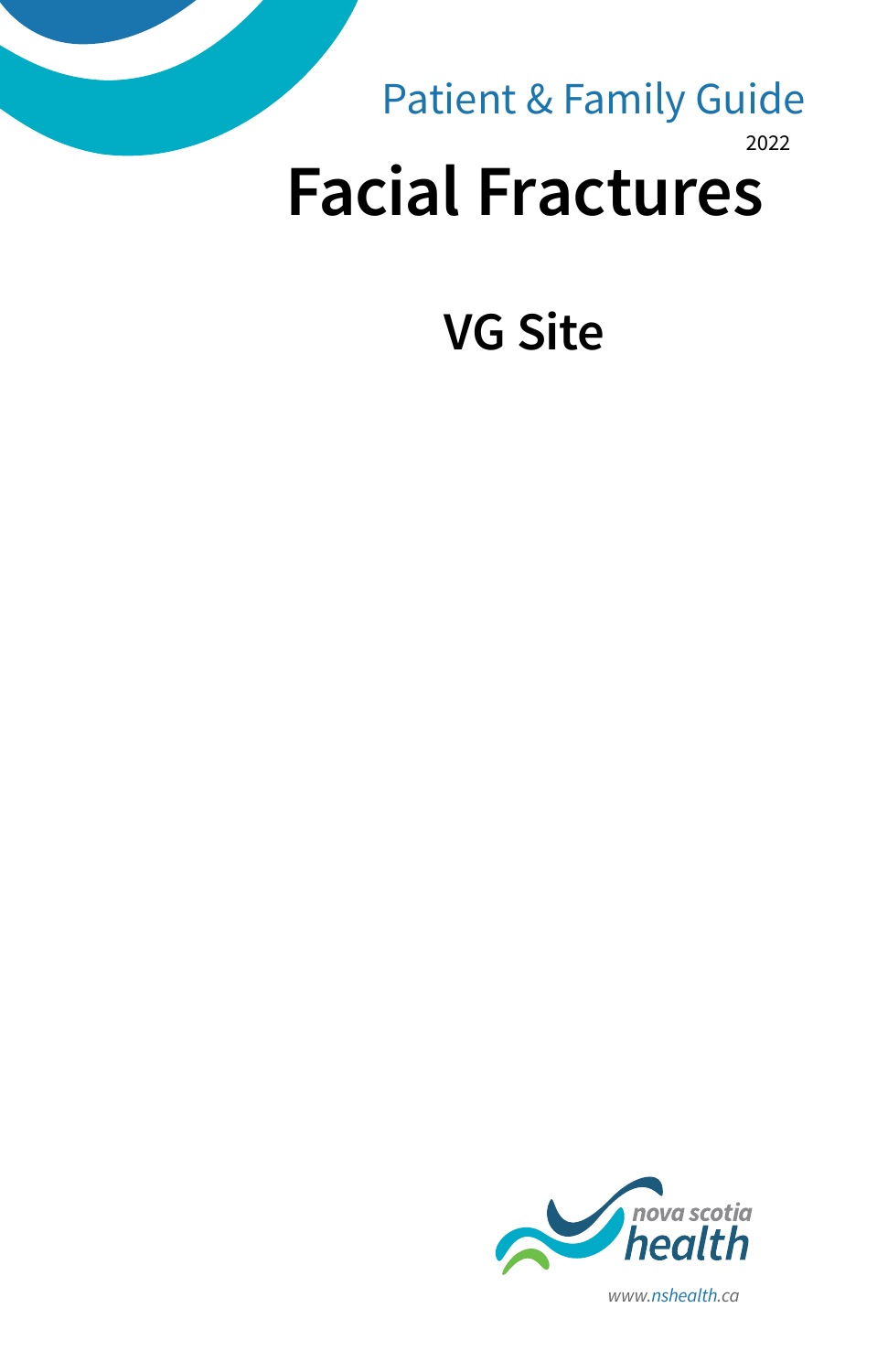# **Facial Fractures**

A facial bone fracture (break) must be treated to prevent future problems. Problems could include developing facial deformities, dental malocclusions ("bad bite"), jaw infection, or changes in facial growth. **The pain from the broken bone usually gets better as soon as the fracture is repaired.**

This pamphlet explains what to expect if you are having surgery to fix a facial bone fracture.

## **Admission to hospital**

- You will likely be admitted to a hospital room from the Emergency Department or from the Oral and Maxillofacial Surgery Clinic.
- The surgeon can only estimate when your surgery will take place. There are often several patients waiting for emergency surgery.
- An intravenous (IV) needle will be inserted (put in) in a vein in your arm. The nurses and doctors will give you medications through the IV to keep you comfortable.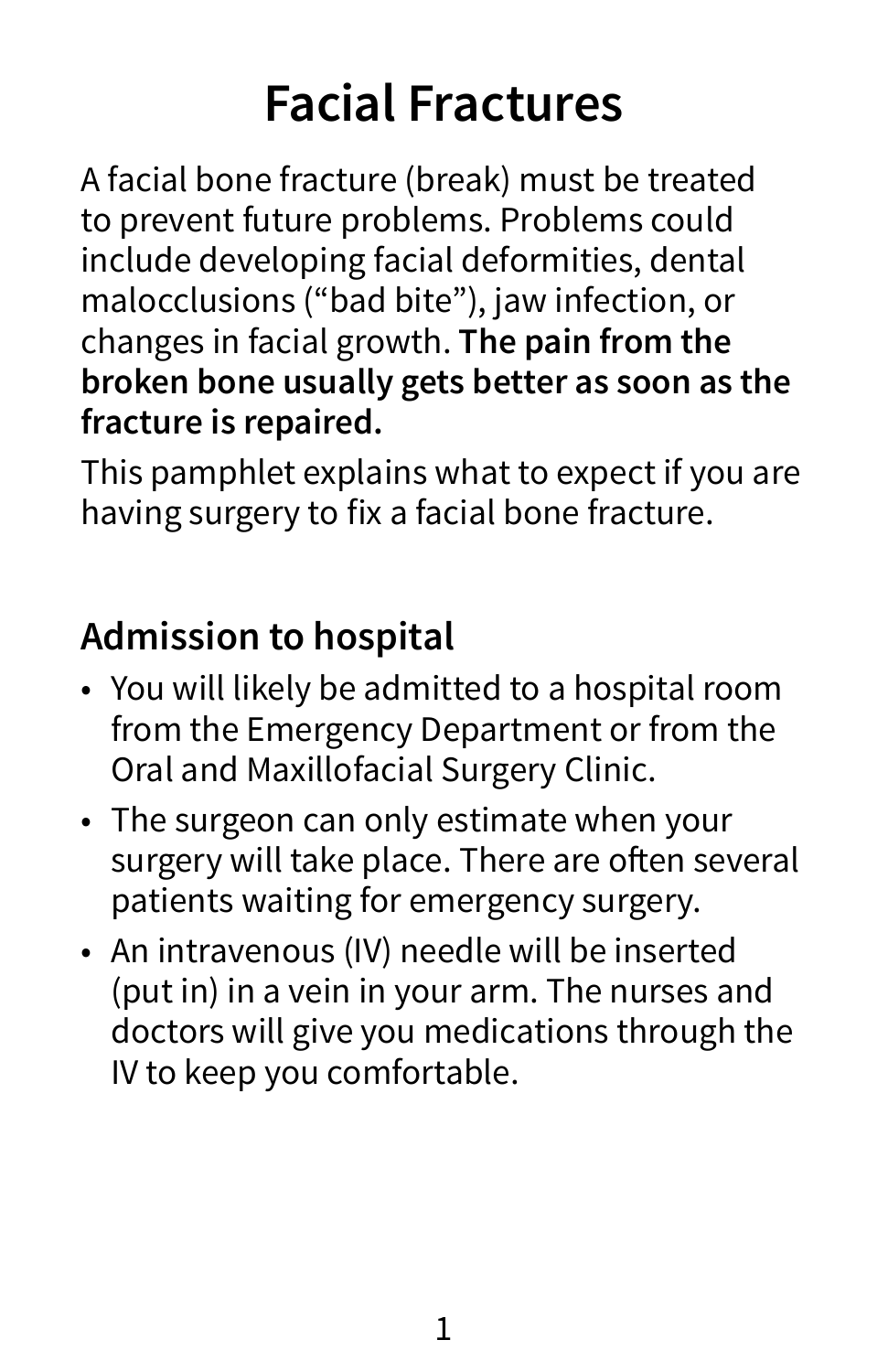- **Do not eat or drink after you are admitted to the hospital** unless your surgeon says it is OK. **Your surgery will be cancelled if you eat or drink after you are admitted.** If you eat or drink, you are more likely to have nausea (upset stomach) and vomiting (throwing up) during or shortly after surgery.
- **Stop smoking as soon as you are admitted to the hospital.** Smoking can make your recovery harder and can slow down healing. Smoking is not allowed anywhere on the hospital grounds. This includes electronic cigarettes.



- Send any valuables (like cash or jewelry) home with a loved one. The hospital is not responsible for the loss of any item.
- The nurse will ask you questions about your health and check your vital signs (temperature, blood pressure, pulse, and breathing).
- Tell the nurse if you have any medication or food allergies.
- You may need blood tests.
- The oral surgeon will talk with you, if they have not already done so.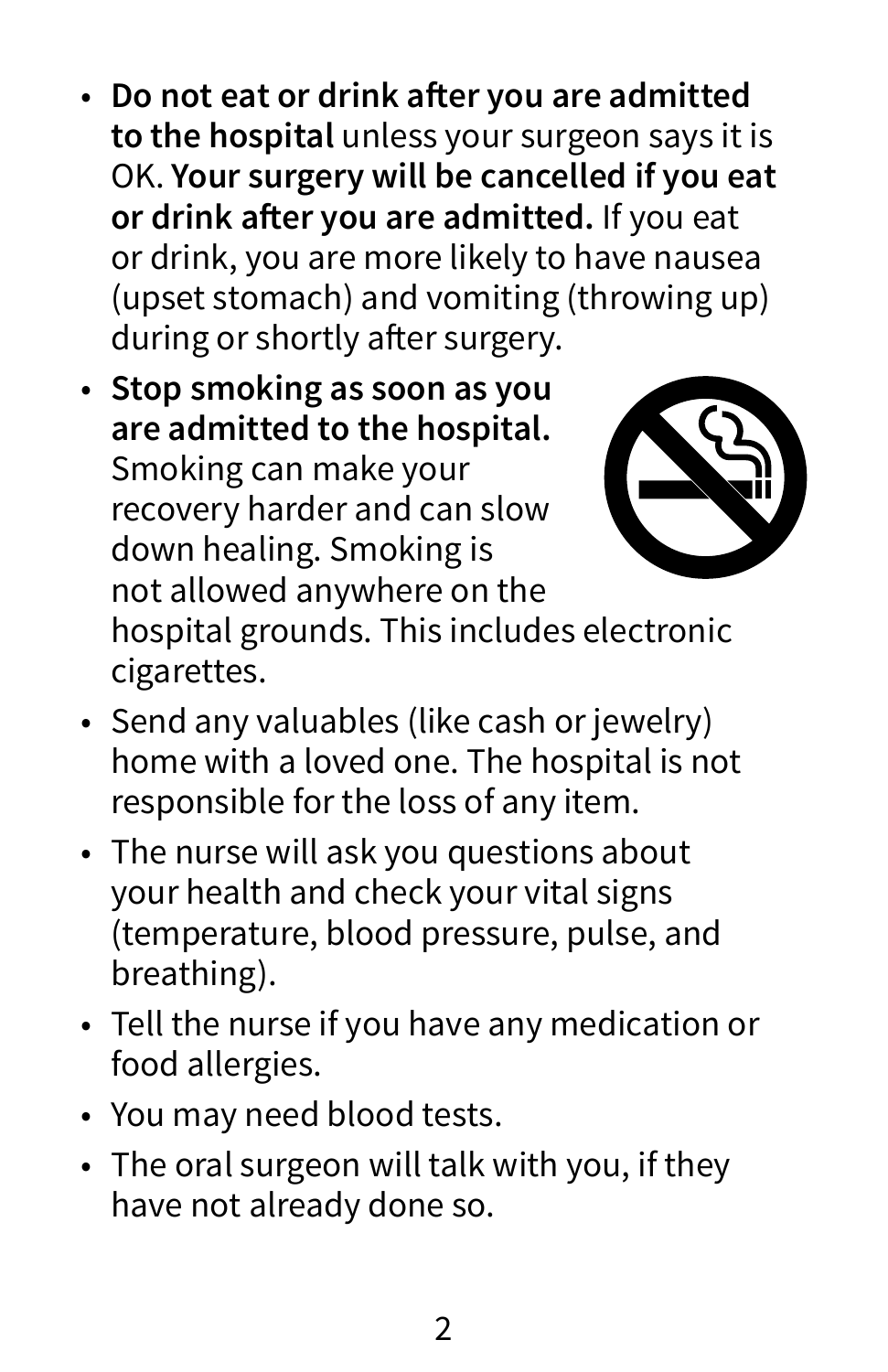- You will be asked to change into a hospital gown. Please **do not** wear any undergarments (underwear, bra).
- Please give the nurse the name and phone number of the person you want contacted after your surgery.

**Note:** You will be in the operating room (OR) and recovery area for 2 to 10 hours. The length of time depends on the type of surgery you are having. When your surgery is done, the surgeon will contact the person you have asked them to.

## **After your surgery**

#### **Recovery area**

- You will be taken to the recovery area. You will stay there for 2 to 6 hours, depending on the length of your surgery.
- The nurses will check your vital signs several times during your stay. This is normal.
- You will get medications to make you comfortable and prevent nausea. These medications will be given through your IV until you are drinking well.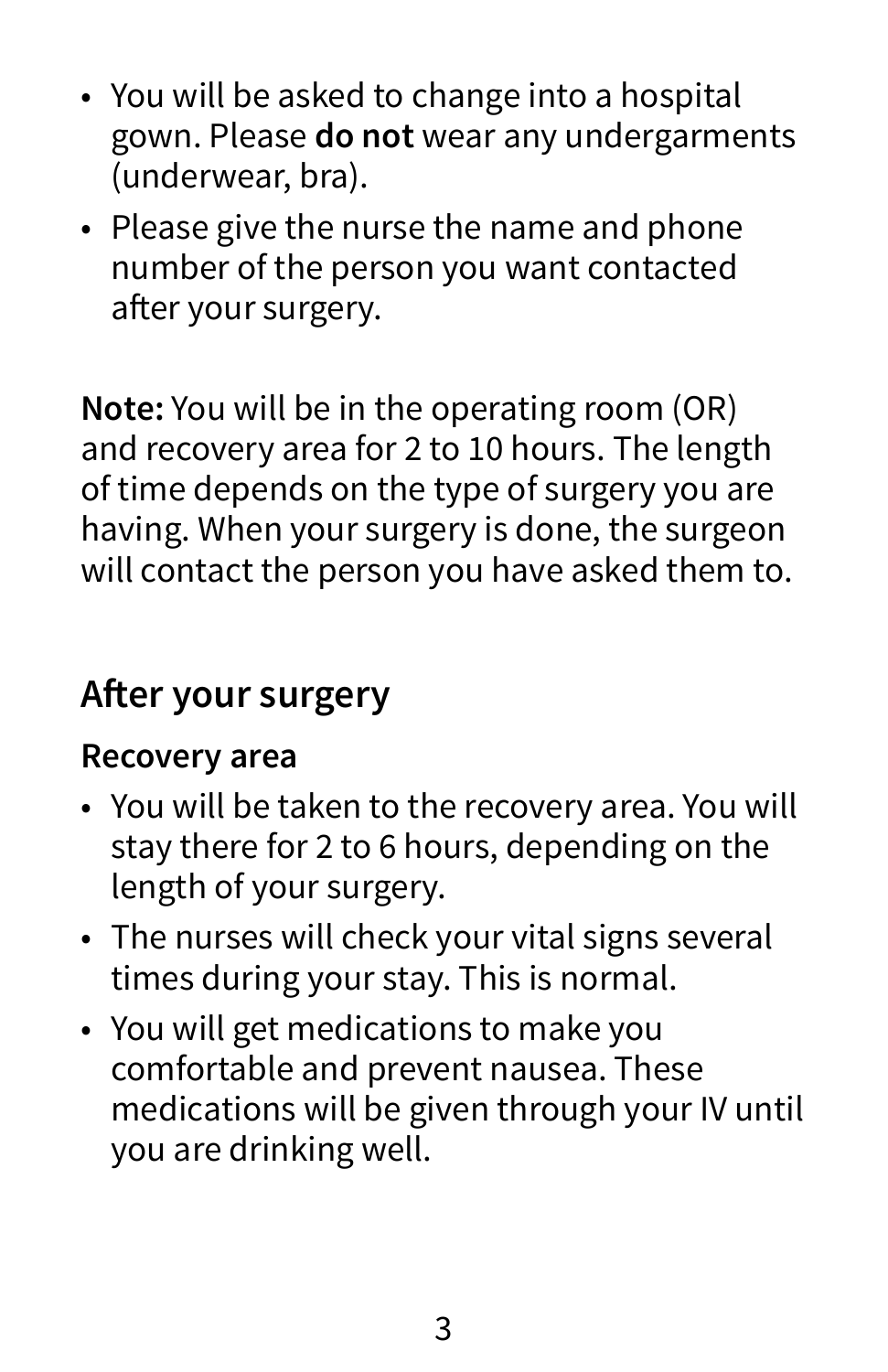- A nurse will help you to the bathroom until you are steady on your feet.
- Facial swelling can increase (go up) over 3 days. Then it will slowly go down over 3 weeks. Ice packs will be placed on your face to help control swelling.
- You may have bruising.
- A small amount of blood will ooze from your nose and incisions (cuts) for the first 2 days. This is normal.
- Your jaws may be fixed together with either elastics or wires. This lets the bones heal properly.
- You may find it hard to swallow and talk if your jaws are fixed together. This will get better after a couple of days.
- You may vomit. **Do not panic.** There are many spaces between your teeth, even when they are wired together. These spaces will let the vomit out. The nurse will help you.
- When you are fully awake and comfortable, you will be taken to your hospital room.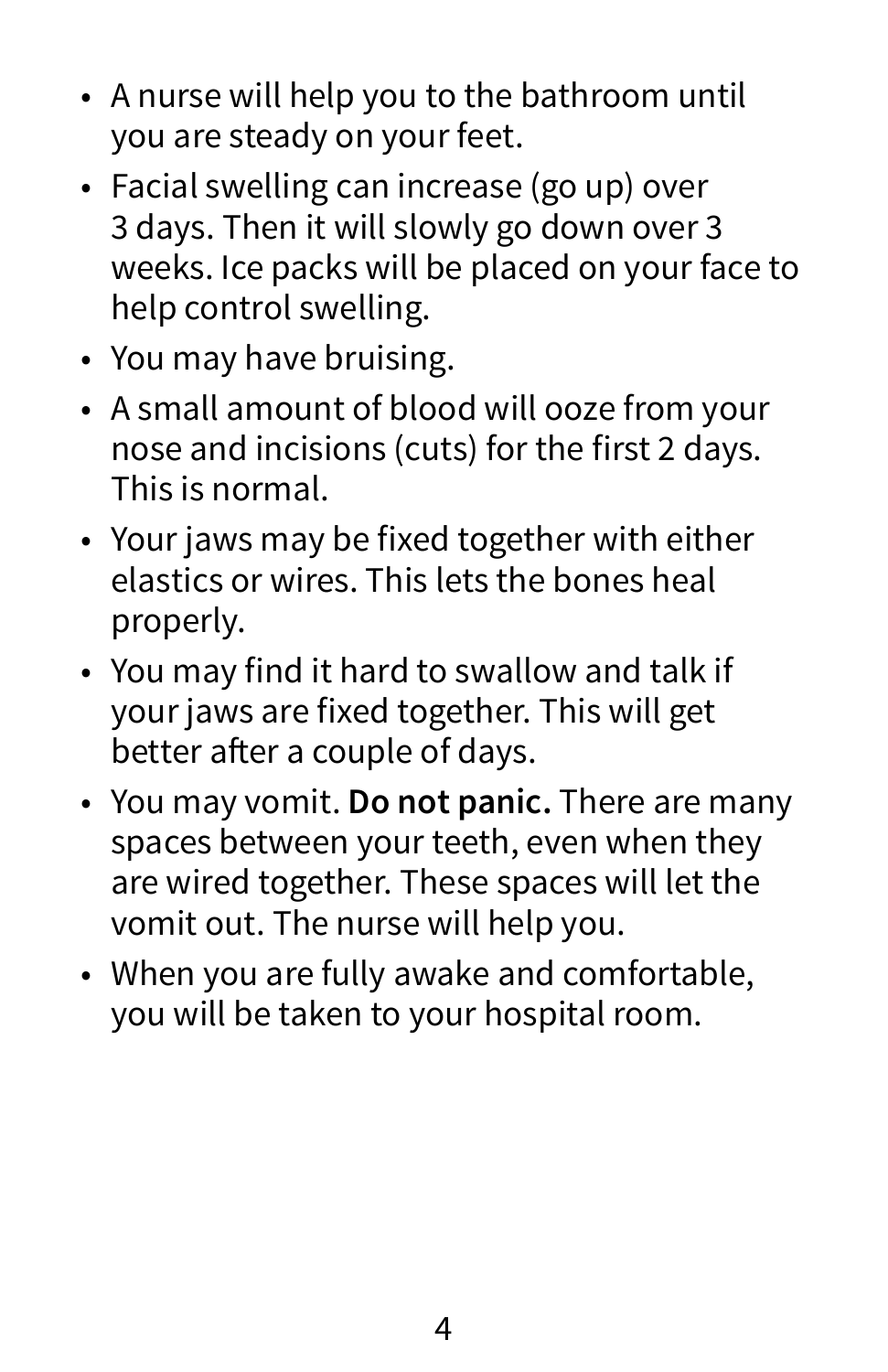## **In your hospital room**

- Once you are in your room, you can have visitors. You may visit with your loved ones, but we must also respect the needs of other patients. **Please ask the nurse about visiting guidelines for your unit.** Visitors may be asked to leave when the doctors or nurses come to see you or another patient.
- You will be encouraged to drink fluids. Your IV will be taken out only when all of the IV medications have been given and you are drinking enough fluids.
- Once you feel steady on your feet, you will be encouraged to get up and walk. You may need help walking on the first day.
- The resident surgeons will visit you every morning. Please tell them if you have any concerns or problems.
- A dietitian will talk with you about what you can and cannot eat while you heal. If possible, have the person who cooks your meals at this meeting.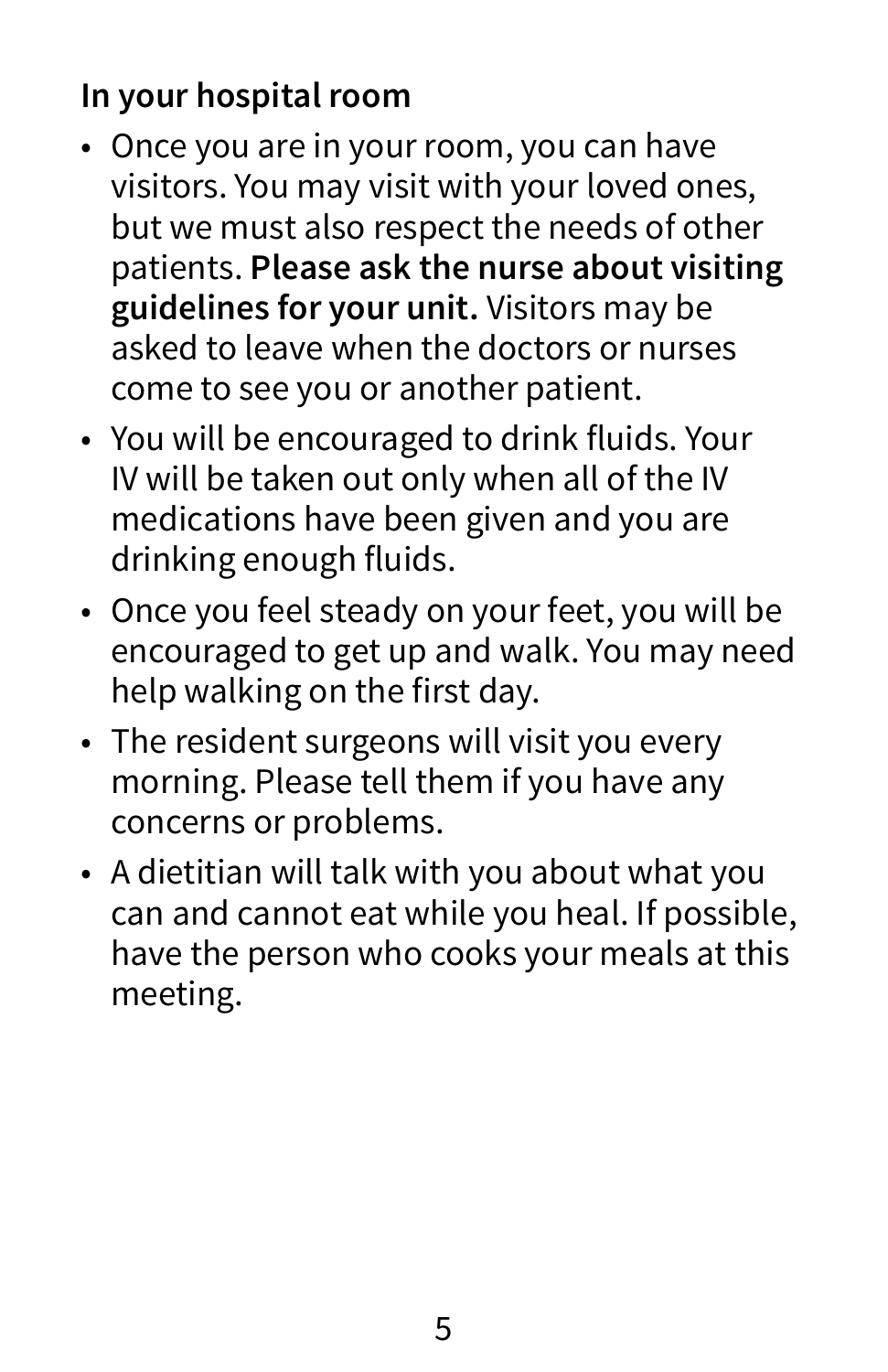- You will not be able to chew solid food for 4 weeks (1 month) if you have a fracture to the jaw joint (condyle), upper jaw (maxilla), or lower jaw (mandible). **Do not** chew before your surgeon says it is OK. Chewing solid food before this time can cause infection of the bone and prevent healing. **This may cause you to need more surgery.**
- **It is very important to rinse your mouth as you are told.** The surgeon and residents will talk about mouth care with you. You must keep your mouth clean to prevent infection. **Do not brush your teeth until your surgeon says it is OK.** Brushing your teeth too soon after surgery can damage the stitches in your mouth.
- The surgeon can only estimate how many days you will be in the hospital. You will be discharged only when you are eating and drinking well and are comfortable.
- **Facial bone fractures take many months to completely heal. During this time, avoid activities that may injure the surgery site.**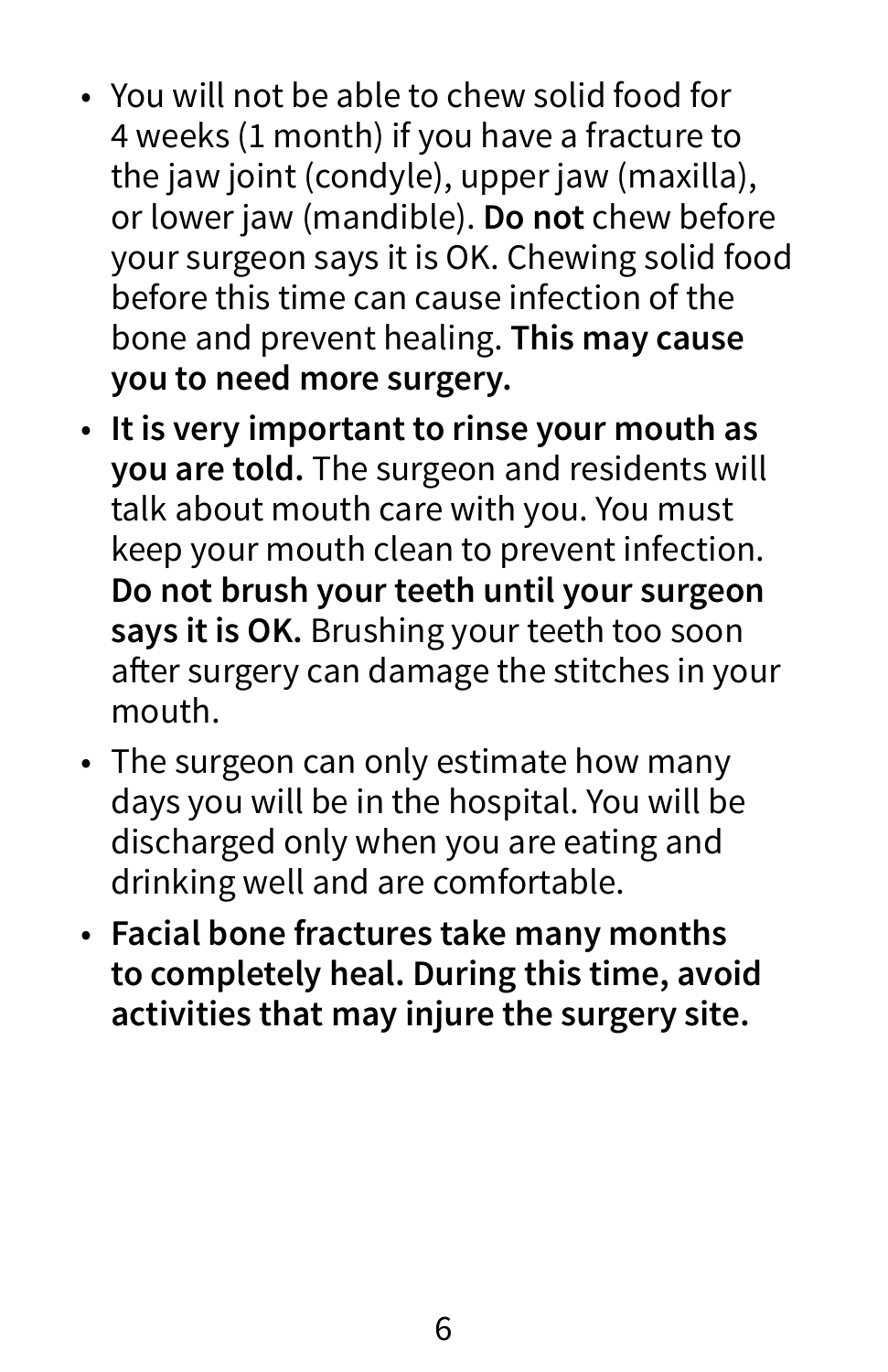## **At home Prescriptions**

You may be given medications

depending on your surgery and other



medical conditions. This usually includes pain medications and an antibacterial mouth rinse to help prevent infection. Use the prescriptions as told by your health care team.

## **Discharge checklist**

- $\Box$  Have the surgeons told you that you are ready for discharge?
- $\square$  Do you have someone to drive you home?
- $\Box$  Have you had X-rays taken after surgery?
- $\square$  Has the dietitian talked with you about what you can eat and drink for the next 4 weeks?
- $\square$  Do you have a follow-up appointment at the Oral Surgery Clinic?
- $\Box$  Have you been given instructions from the oral surgeons about your care at home?
- $\Box$  If your jaws are wired together, have you been given a pair of wire cutters and instructions about how to use them?
- $\Box$  Have you been given prescriptions for pain and discomfort?
- $\Box$  Have the surgeons suggested when you can return to work or school and your usual activities?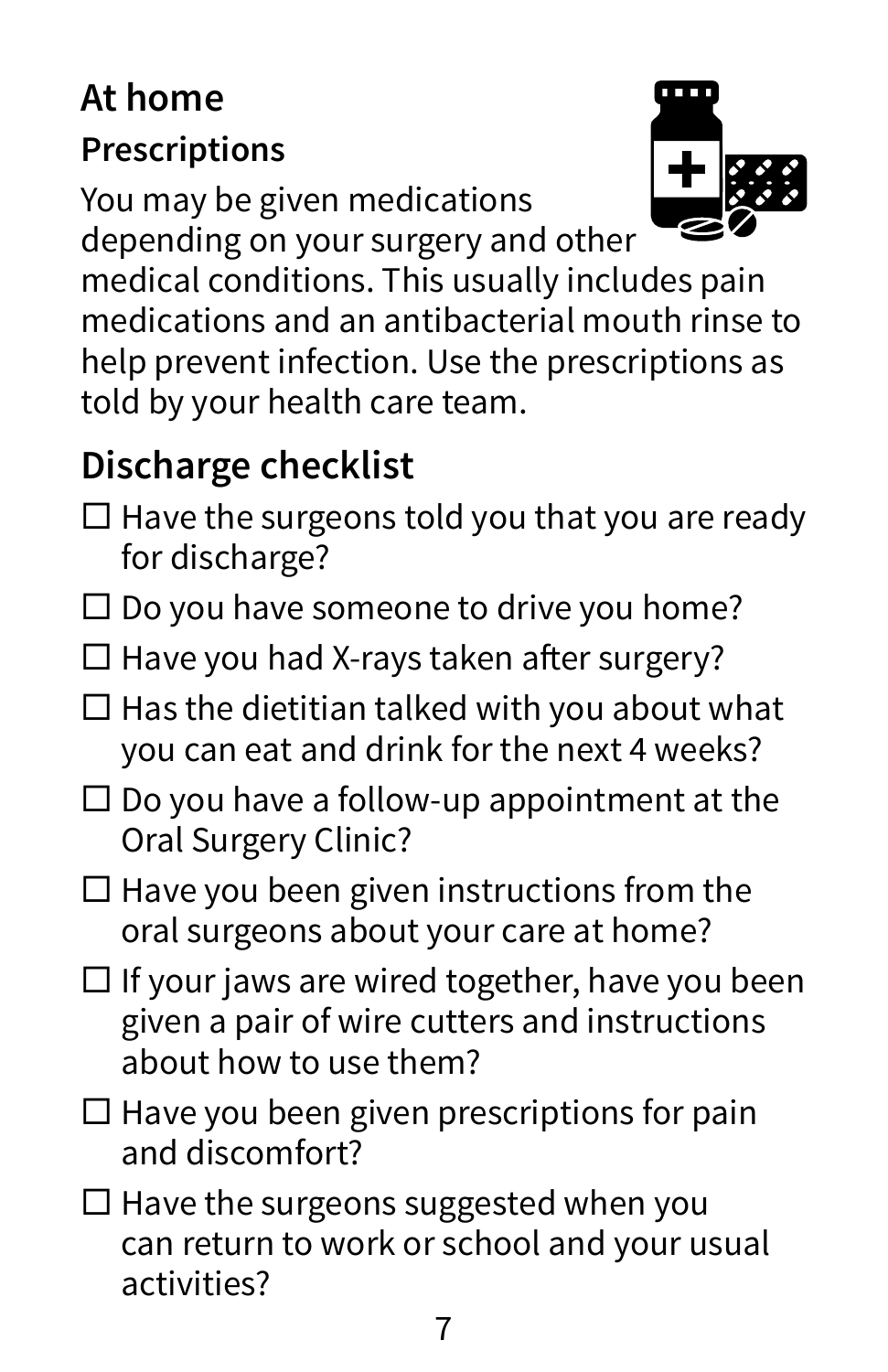## **If you have urgent questions or concerns or any of the following symptoms:**

- › Bleeding from your wound or nose
- $\rightarrow$  Trouble swallowing or breathing
- $\rightarrow$  A lot of nausea and/or vomiting
- $\rightarrow$  Pain that is getting worse or not getting better
- › A lot more swelling
- $\rightarrow$  Shift in bite position (how your teeth fit together)
- › Fever (temperature over 38° C or 100.4° F)
- $\rightarrow$  Loss of several elastics or wires that causes your jaw to move

#### **8:30 a.m. to 3:30 p.m., Monday to Friday:**

› Phone: 902-473-5238

We will return your message as soon as possible.

### **Outside of above hours or if line is busy:**

› Phone: 902-473-2222

Ask for the oral surgery resident on call. Stay on the line and the resident will be with you shortly.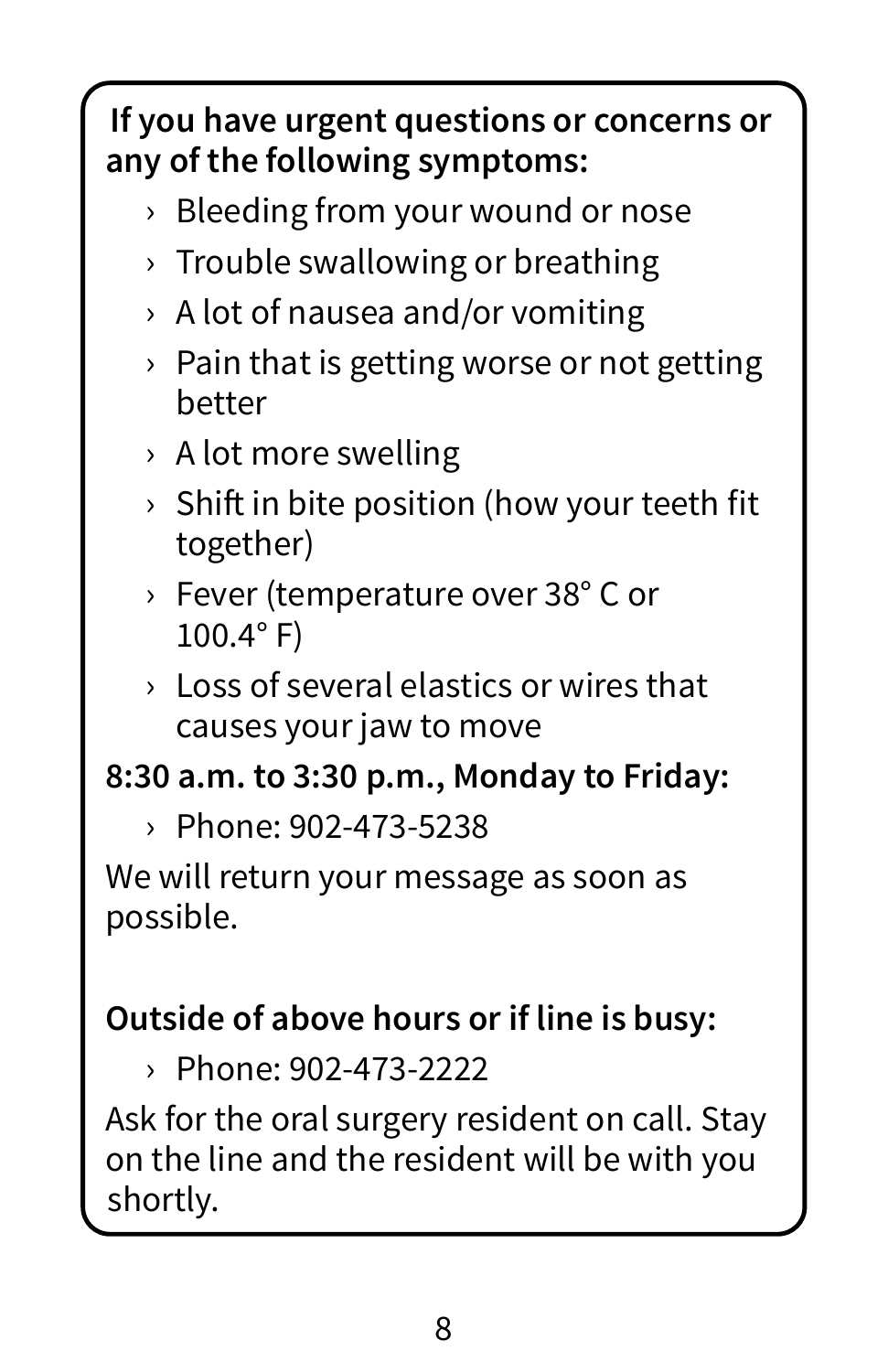### **Non-urgent questions**

Oral and Maxillofacial Surgery Clinic (8:30 a.m. to 3:30 p.m., Monday to Friday):

#### › Phone: 902-473-2070

We will return your message as soon as possible.

This pamphlet is just a guide. If you have questions, please talk to your health care provider. We are here to help you.